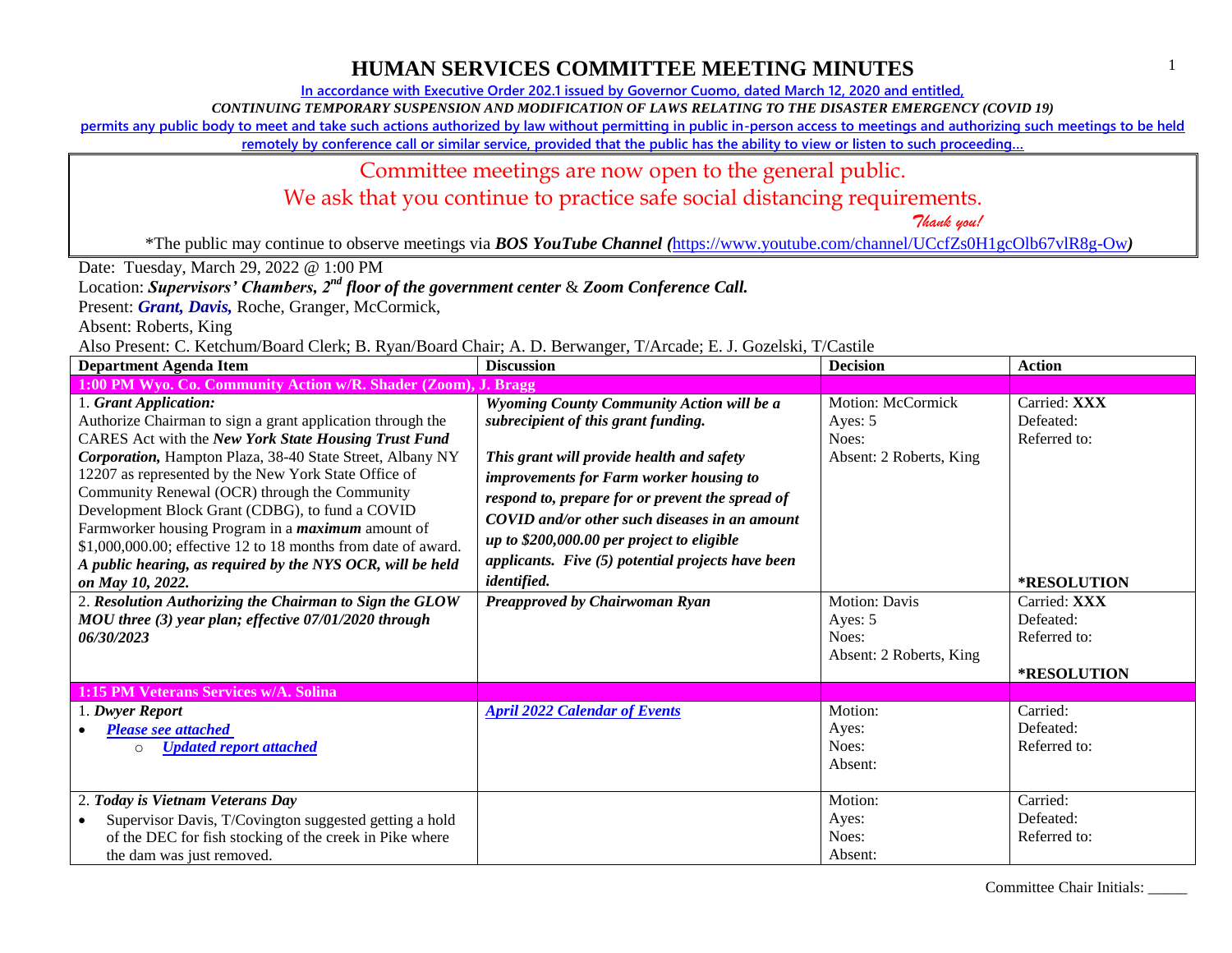**In accordance with Executive Order 202.1 issued by Governor Cuomo, dated March 12, 2020 and entitled,**

*CONTINUING TEMPORARY SUSPENSION AND MODIFICATION OF LAWS RELATING TO THE DISASTER EMERGENCY (COVID 19)*

**permits any public body to meet and take such actions authorized by law without permitting in public in-person access to meetings and authorizing such meetings to be held** 

**remotely by conference call or similar service, provided that the public has the ability to view or listen to such proceeding…**

## Committee meetings are now open to the general public.

We ask that you continue to practice safe social distancing requirements.

 *Thank you!*

\*The public may continue to observe meetings via *BOS YouTube Channel (*<https://www.youtube.com/channel/UCcfZs0H1gcOlb67vlR8g-Ow>*)*

Date: Tuesday, March 29, 2022 @ 1:00 PM

Location: *Supervisors' Chambers, 2nd floor of the government center* & *Zoom Conference Call.*

Present: **Grant, Davis**, Roche, Granger, McCormick,

Absent: Roberts, King

Also Present: C. Ketchum/Board Clerk; B. Ryan/Board Chair; A. D. Berwanger, T/Arcade; E. J. Gozelski, T/Castile

| <b>Department Agenda Item</b>                                                                                                        | <b>Discussion</b> | <b>Decision</b>         | <b>Action</b> |
|--------------------------------------------------------------------------------------------------------------------------------------|-------------------|-------------------------|---------------|
| 3. Month of the Military Child                                                                                                       |                   | Motion: Granger         | Carried: XXX  |
| <b>Please see attached</b>                                                                                                           |                   | Ayes: 5                 | Defeated:     |
|                                                                                                                                      |                   | Noes:                   | Referred to:  |
|                                                                                                                                      |                   | Absent: 2 Roberts, King | *RESOLUTION   |
| 4. Resolution in support of No Oil From Terrorists Act                                                                               |                   | <b>Motion: Davis</b>    | Carried: XXX  |
| H.R. Bill 6969                                                                                                                       |                   | Ayes: 5                 | Defeated:     |
| Request companion Bill in US Senate                                                                                                  |                   | Noes:                   | Referred to:  |
|                                                                                                                                      |                   | Absent: 2 Roberts, King | *RESOLUTION   |
| 1:30 PM Office for the Aging w/A. Aldinger                                                                                           |                   |                         |               |
| 1. OFA Advisory Council Reports:                                                                                                     |                   | Motion:                 | Carried:      |
| <b>EISEP</b> ~ $\underline{\phantom{0}}70$ Participants / $\underline{\phantom{0}}50$ Active                                         |                   | Ayes:                   | Defeated:     |
| $\circ$ PCA I ~ 21                                                                                                                   |                   | Noes:                   | Referred to:  |
| PCA II ~ $23$<br>$\circ$                                                                                                             |                   | Absent:                 |               |
| <b>Personal Response buttons 6</b><br>$\circ$                                                                                        |                   |                         |               |
| <b>Respite</b> $\sim$ _33_ Participants / _26_ Active                                                                                |                   |                         |               |
| <b>Adult Day Care <math>\sim</math> 1_ at the Cloisters</b><br>$\circ$                                                               |                   |                         |               |
| PCA I ~ $0$<br>$\circ$                                                                                                               |                   |                         |               |
| <b>PCA II</b> $\sim$ 7<br>$\circ$                                                                                                    |                   |                         |               |
| $\circ$                                                                                                                              |                   |                         |               |
| Life Line $\sim$ $\underline{\hspace{0.1cm}17}$<br>$\Omega$                                                                          |                   |                         |               |
| <b>•</b> Private Pay $\sim$ 41                                                                                                       |                   |                         |               |
| Alzheimer Caregiver services $\sim$ _50 $\pm$ families served.                                                                       |                   |                         |               |
| <b>HDM (Home Delivered Meals)</b> $\sim$ 290 $\pm$ active participants with 251 meals being served today<br>$\bullet$                |                   |                         |               |
| <b>Congregate Meal Sites ~ Avg.</b> $\frac{15}{4}$ /day – Arcade is the only site open. Struggling to replace Meal Site<br>$\bullet$ |                   |                         |               |
| Managers at other sites. Pushing for additional Restaurant Dining. Possibility of adding a site at the Connect 55                    |                   |                         |               |
| complex in Warsaw. The Activities Director has agreed to manage the site at no additional cost to the county as                      |                   |                         |               |
| part of their programming. <b>Pine Lounge</b> $\sim$ _39__/week                                                                      |                   |                         |               |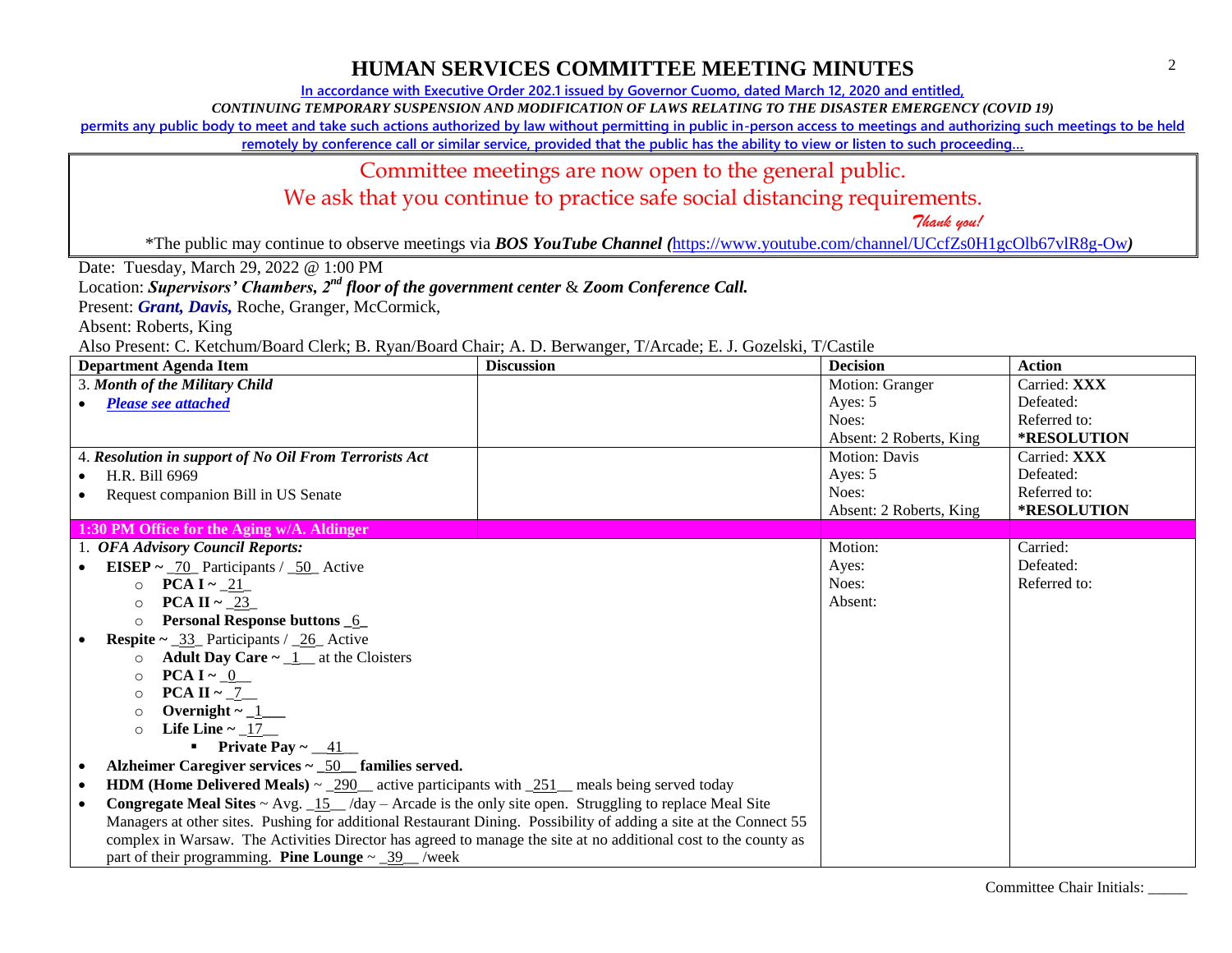**In accordance with Executive Order 202.1 issued by Governor Cuomo, dated March 12, 2020 and entitled,**

*CONTINUING TEMPORARY SUSPENSION AND MODIFICATION OF LAWS RELATING TO THE DISASTER EMERGENCY (COVID 19)*

**permits any public body to meet and take such actions authorized by law without permitting in public in-person access to meetings and authorizing such meetings to be held** 

**remotely by conference call or similar service, provided that the public has the ability to view or listen to such proceeding…**

#### Committee meetings are now open to the general public.

We ask that you continue to practice safe social distancing requirements.

 *Thank you!*

\*The public may continue to observe meetings via *BOS YouTube Channel (*<https://www.youtube.com/channel/UCcfZs0H1gcOlb67vlR8g-Ow>*)*

Date: Tuesday, March 29, 2022 @ 1:00 PM

Location: *Supervisors' Chambers, 2nd floor of the government center* & *Zoom Conference Call.*

Present: **Grant, Davis**, Roche, Granger, McCormick,

Absent: Roberts, King

Also Present: C. Ketchum/Board Clerk; B. Ryan/Board Chair; A. D. Berwanger, T/Arcade; E. J. Gozelski, T/Castile

| <b>Department Agenda Item</b>                                     | <b>Discussion</b>      | <b>Decision</b>         | <b>Action</b>  |
|-------------------------------------------------------------------|------------------------|-------------------------|----------------|
| 2. Amend Salary Schedule G:                                       |                        | Motion: McCormick       | Carried: XXX   |
| To provide a 5 percent 2021 Lump Sum for the<br>$\bullet$         |                        | Ayes: 5                 | Defeated:      |
| Alzheimer's Caregiver Coordinator under OFFICE FOR                |                        | Noes:                   | Referred to:   |
| THE AGING in an amount not to exceed \$2,091.00.                  |                        | Absent: 2 Roberts, King | <b>FINANCE</b> |
| 3. OFA Annual Report -                                            | Reviewed and attached. | Motion:                 | Carried:       |
|                                                                   |                        | Ayes:                   | Defeated:      |
|                                                                   |                        | Noes:                   | Referred to:   |
|                                                                   |                        | Absent:                 |                |
| 4. Amend Resolution #18-015 as previously amended by 18-          |                        | <b>Motion: Davis</b>    | Carried: XXX   |
| 047; 20-351 and 22-009 to add the grant amount received of        |                        | Ayes: 5                 | Defeated:      |
| \$48,719.00. All else remains the same.                           |                        | Noes:                   | Referred to:   |
|                                                                   |                        | Absent: 2 Roberts, King | *RESOLUTION    |
| <b>Youth Bureau</b>                                               |                        |                         |                |
| 1. Program Updates:                                               |                        | Motion:                 | Carried:       |
| Early Intervention (ages 0-3)                                     |                        | Ayes:                   | Defeated:      |
| Active: $\frac{74}{10}$ / In Process: 18<br>$\circ$               |                        | Noes:                   | Referred to:   |
| Pre-School (ages 3-5)<br>$\bullet$                                |                        | Absent:                 |                |
| Active: $\frac{125}{ }$ / Center based: $\frac{30}{ }$<br>$\circ$ |                        |                         |                |
| Wait list: _7_<br>$\circ$                                         |                        |                         |                |
| Therapies are being provided in the home.                         |                        |                         |                |
| 2. Appropriation:                                                 |                        | Motion: Granger         | Carried: XXX   |
| To: 017310.542435 Other Grants<br>\$860.00                        |                        | Ayes: 5                 | Defeated:      |
| w/01731006.438200 Legislative Grant<br>\$860.00                   |                        | Noes:                   | Referred to:   |
| Reason: Funds will be used for a youth trip to Niagara Falls.     |                        | Absent: 2 Roberts, King |                |
| Expenditures to be reimbursed through a NYS Parks Connect         |                        |                         |                |
| Kids to Parks Grant of \$860.00                                   |                        |                         | <b>FINANCE</b> |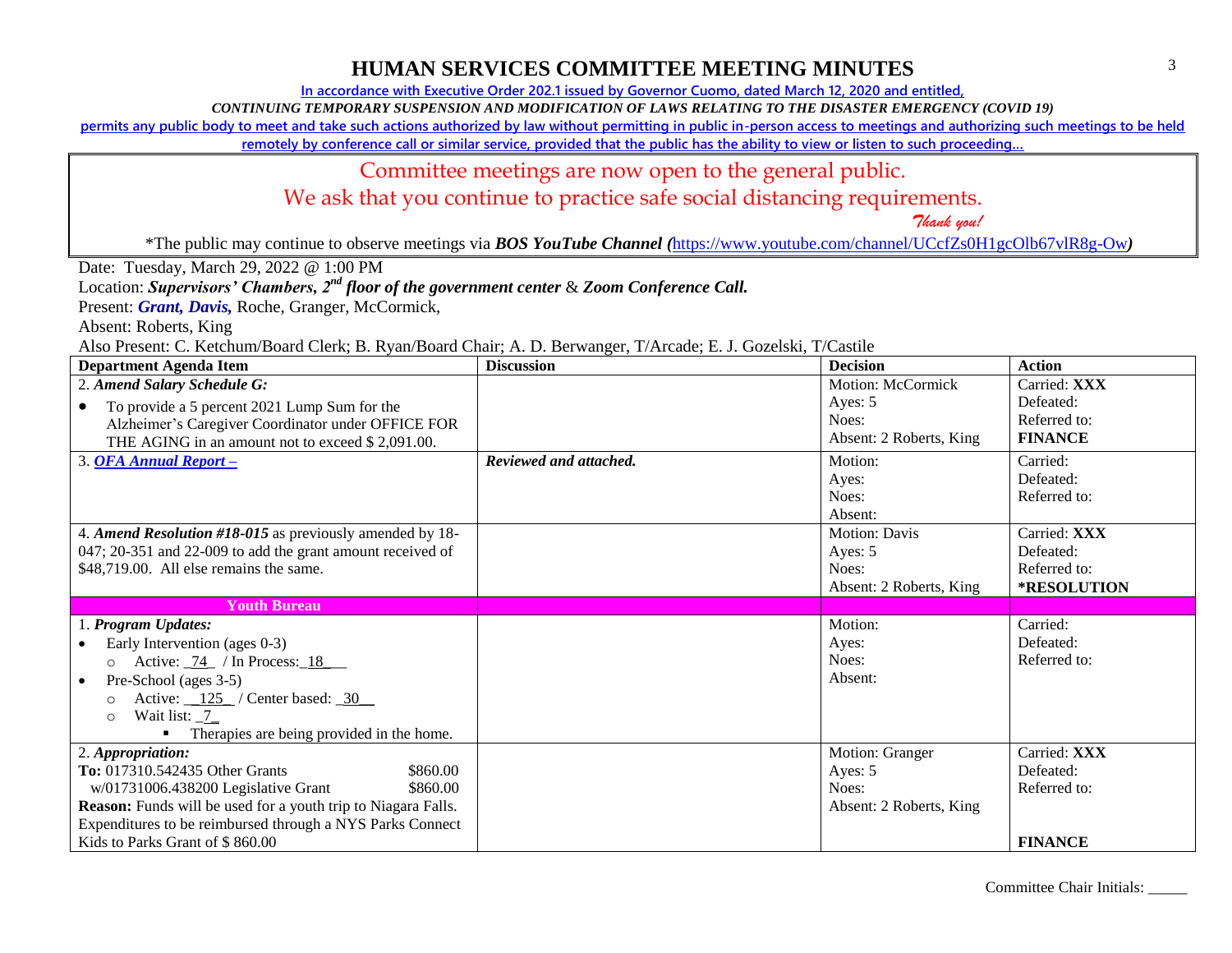**In accordance with Executive Order 202.1 issued by Governor Cuomo, dated March 12, 2020 and entitled,**

*CONTINUING TEMPORARY SUSPENSION AND MODIFICATION OF LAWS RELATING TO THE DISASTER EMERGENCY (COVID 19)*

**permits any public body to meet and take such actions authorized by law without permitting in public in-person access to meetings and authorizing such meetings to be held** 

remotely by conference call or similar service, provided that the public has the ability to view or listen to such proceeding...

#### Committee meetings are now open to the general public.

We ask that you continue to practice safe social distancing requirements.

 *Thank you!*

\*The public may continue to observe meetings via *BOS YouTube Channel (*<https://www.youtube.com/channel/UCcfZs0H1gcOlb67vlR8g-Ow>*)*

Date: Tuesday, March 29, 2022 @ 1:00 PM

Location: *Supervisors' Chambers, 2nd floor of the government center* & *Zoom Conference Call.*

Present: **Grant, Davis**, Roche, Granger, McCormick,

Absent: Roberts, King

Also Present: C. Ketchum/Board Clerk; B. Ryan/Board Chair; A. D. Berwanger, T/Arcade; E. J. Gozelski, T/Castile

| <b>Department Agenda Item</b>                                    | <b>Discussion</b>                             | <b>Decision</b>         | <b>Action</b>      |
|------------------------------------------------------------------|-----------------------------------------------|-------------------------|--------------------|
| 3. Appropriation:                                                |                                               | Motion: Granger         | Carried: XXX       |
| To: 017310.542435 Other Grants<br>\$2,487.03                     |                                               | Ayes: 5                 | Defeated:          |
| w/01731000.412890 Other Department income<br>\$2,487.03          |                                               | Noes:                   | Referred to:       |
| <b>Reason:</b> Funds to be used to integrate play areas into the |                                               | Absent: 2 Roberts, King |                    |
| Warsaw Village Park as per the Balance of the Kaboom             |                                               |                         |                    |
| Grant. Original amount of grant was $$9,000.00 -$                |                                               |                         |                    |
| spent/claimed \$6,512.97 in 2021.                                |                                               |                         |                    |
|                                                                  |                                               |                         | <b>FINANCE</b>     |
| 4. Professional Service Contract \$5,001 or greater:             |                                               | <b>Motion: Davis</b>    | Carried: XXX       |
| Authorize Chairman to sign a contract, pursuant to General       |                                               | Ayes: 5                 | Defeated:          |
| Municipal Law §104(b), with Pitney Bowes Postage Meter           |                                               | Noes:                   | Referred to:       |
| Lease P.O. Box 371887 Pittsburgh, PA 15250 for the               |                                               | Absent: 2 Roberts, King |                    |
| provision of leasing a Pitney Bowes postage meter machine        |                                               |                         |                    |
| for 60 months @138.30 per month (includes maintenance) in        |                                               |                         |                    |
| an amount not to exceed \$8,298.00; effective January 1, 2022    |                                               |                         |                    |
| through December 31, 2026.                                       |                                               |                         |                    |
|                                                                  |                                               |                         |                    |
|                                                                  |                                               |                         | *RESOLUTION        |
| 5. Amend Resolution No. 22-011:                                  | Per post committee meeting discussion with D. | Motion: McCormick       | Carried: XXX       |
| Authorize Chairman to sign an Amended Contract with              | Schwab 03/31/22.                              | Ayes: 5                 | Defeated:          |
| Brandi Duvall 8526 Oramel Hill Rd Caneadea, NY 14717 to          |                                               | Noes:                   | Referred to:       |
| reflect the following revisions:                                 |                                               | Absent: 2 Roberts, King |                    |
| To correctly reflect the dates specified in the contract of      |                                               |                         |                    |
| July 01, 2021 through June 30, 2024 from December 01,            |                                               |                         |                    |
| 2021 through June 30, 2024                                       |                                               |                         |                    |
|                                                                  |                                               |                         | <b>*RESOLUTION</b> |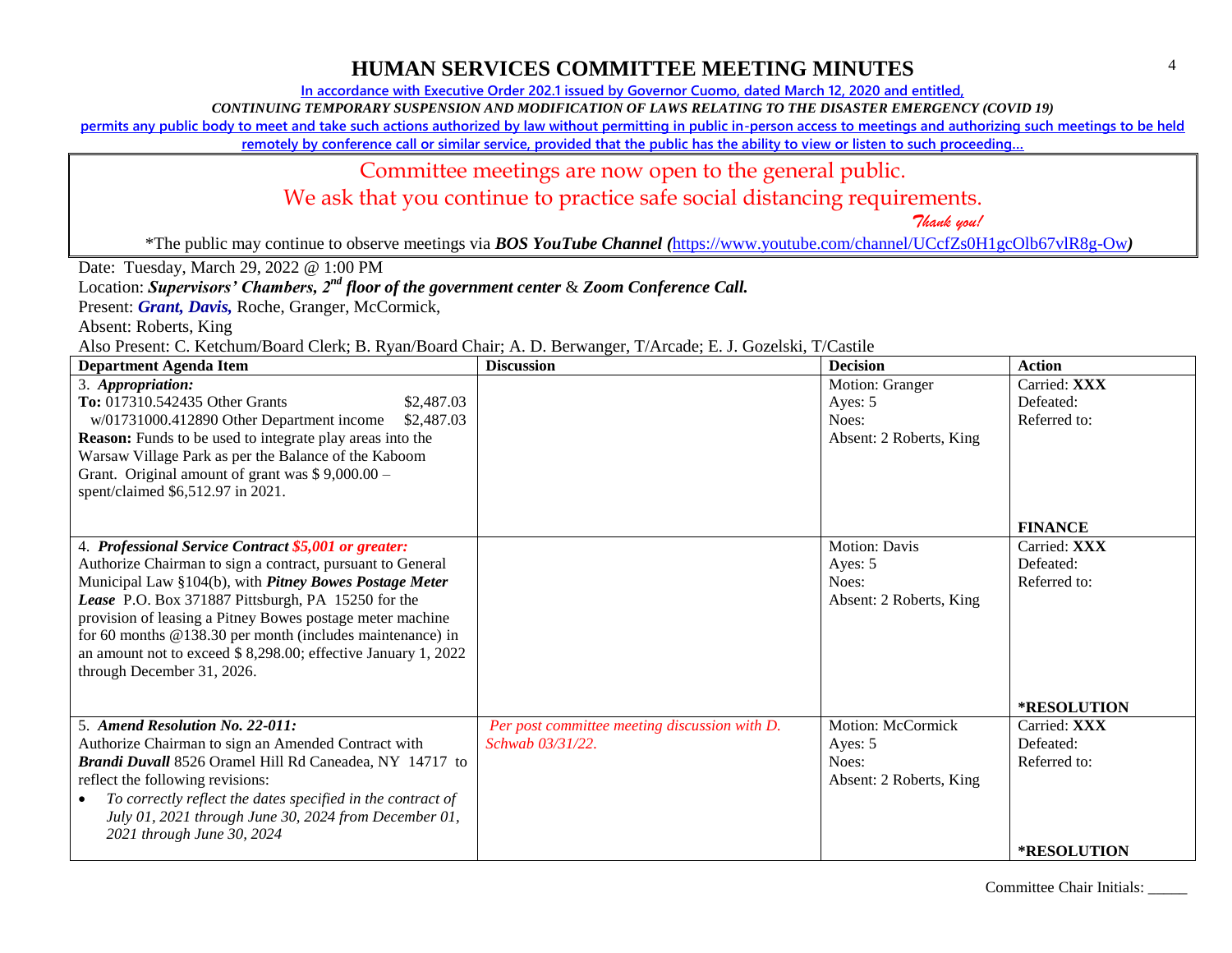**In accordance with Executive Order 202.1 issued by Governor Cuomo, dated March 12, 2020 and entitled,**

*CONTINUING TEMPORARY SUSPENSION AND MODIFICATION OF LAWS RELATING TO THE DISASTER EMERGENCY (COVID 19)*

**permits any public body to meet and take such actions authorized by law without permitting in public in-person access to meetings and authorizing such meetings to be held** 

**remotely by conference call or similar service, provided that the public has the ability to view or listen to such proceeding…**

#### Committee meetings are now open to the general public.

We ask that you continue to practice safe social distancing requirements.

 *Thank you!*

\*The public may continue to observe meetings via *BOS YouTube Channel (*<https://www.youtube.com/channel/UCcfZs0H1gcOlb67vlR8g-Ow>*)*

Date: Tuesday, March 29, 2022 @ 1:00 PM

Location: *Supervisors' Chambers, 2nd floor of the government center* & *Zoom Conference Call.*

Present: **Grant, Davis**, Roche, Granger, McCormick,

Absent: Roberts, King

Also Present: C. Ketchum/Board Clerk; B. Ryan/Board Chair; A. D. Berwanger, T/Arcade; E. J. Gozelski, T/Castile

| <b>Department Agenda Item</b>                              | <b>Discussion</b>      | <b>Decision</b>         | <b>Action</b>   |
|------------------------------------------------------------|------------------------|-------------------------|-----------------|
| 6. Amend Resolution No. 21-218:                            |                        | <b>Motion: Davis</b>    | Carried: XXX    |
| Authorize Chairman to rescind contract with:               |                        | Ayes: 5                 | Defeated:       |
| <b>Related Service Providers:</b>                          |                        | Noes:                   | Referred to:    |
| <b>Barb Bellamy</b><br>$\bullet$                           |                        | Absent: 2 Roberts, King |                 |
| Denise Cornell<br>$\bullet$                                |                        |                         |                 |
| Hear 2 Learn                                               |                        |                         |                 |
| Maria Czechowski                                           |                        |                         |                 |
| <b>Brandi Duvall</b>                                       |                        |                         |                 |
| <b>Special Education Provider:</b>                         |                        |                         |                 |
| Room to Bloom                                              |                        |                         |                 |
| All else remains the same                                  |                        |                         |                 |
|                                                            |                        |                         |                 |
|                                                            |                        |                         | *RESOLUTION     |
| 7. Youth Bureau Annual Report                              | Reviewed and attached. | Motion:                 | Carried:        |
|                                                            |                        | Ayes:                   | Defeated:       |
|                                                            |                        | Noes:                   | Referred to:    |
|                                                            |                        | Absent:                 |                 |
|                                                            |                        |                         |                 |
| 2:00 PM Department of Social Services w/K. Barber          |                        |                         |                 |
| 1. Overnight Travel Authorization:                         |                        | Motion: Davis           | Carried: XXX    |
| April Brown and Emily Huff will travel to Albany to attend |                        | Ayes: 5                 | Defeated:       |
| week 1 of 5 of the Child Welfare Foundations Program at    |                        | Noes:                   | Referred to:    |
| the Fairfield Inn & Suites, 124 Troy Road, East Greenbush, |                        | Absent: 2 Roberts, King |                 |
| NY 12061 on 4/24/22 to 4/29/22. Total cost \$360.00;       |                        |                         |                 |
| budgeted, county car, EZ pass and gas will be used.        |                        |                         |                 |
|                                                            |                        |                         | <b>APPROVED</b> |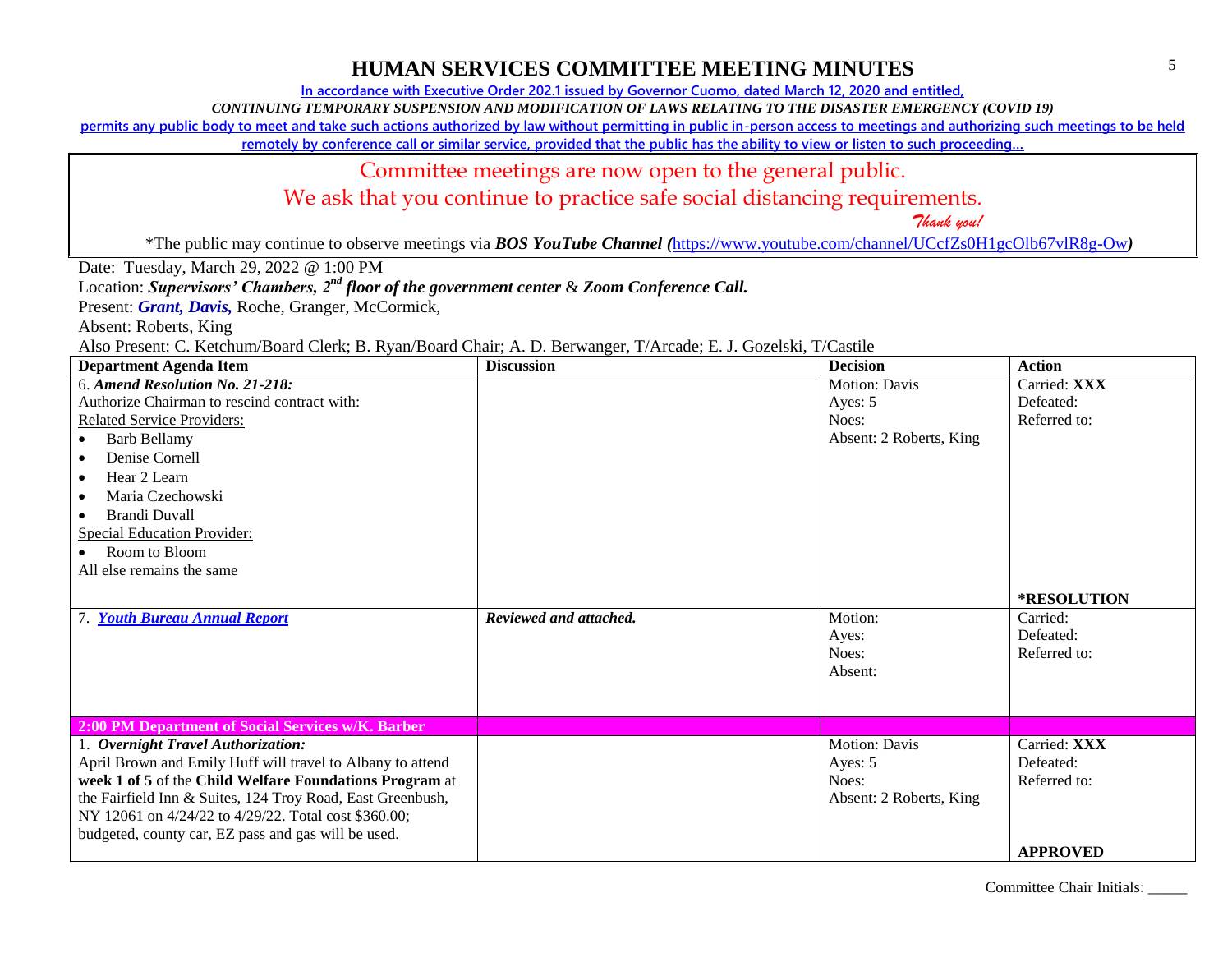**In accordance with Executive Order 202.1 issued by Governor Cuomo, dated March 12, 2020 and entitled,**

*CONTINUING TEMPORARY SUSPENSION AND MODIFICATION OF LAWS RELATING TO THE DISASTER EMERGENCY (COVID 19)*

**permits any public body to meet and take such actions authorized by law without permitting in public in-person access to meetings and authorizing such meetings to be held** 

**remotely by conference call or similar service, provided that the public has the ability to view or listen to such proceeding…**

#### Committee meetings are now open to the general public.

We ask that you continue to practice safe social distancing requirements.

 *Thank you!*

\*The public may continue to observe meetings via *BOS YouTube Channel (*<https://www.youtube.com/channel/UCcfZs0H1gcOlb67vlR8g-Ow>*)*

Date: Tuesday, March 29, 2022 @ 1:00 PM

Location: *Supervisors' Chambers, 2nd floor of the government center* & *Zoom Conference Call.*

Present: **Grant, Davis**, Roche, Granger, McCormick,

Absent: Roberts, King

Also Present: C. Ketchum/Board Clerk; B. Ryan/Board Chair; A. D. Berwanger, T/Arcade; E. J. Gozelski, T/Castile

| <b>Department Agenda Item</b>                                 | <b>Discussion</b> | <b>Decision</b>         | <b>Action</b>   |
|---------------------------------------------------------------|-------------------|-------------------------|-----------------|
| 2. Overnight Travel Authorization:                            |                   | <b>Motion: Davis</b>    | Carried: XXX    |
| April Brown and Emily Huff will travel to Albany to attend    |                   | Ayes: 5                 | Defeated:       |
| week 2 of 5 of the Child Welfare Foundations Program at       |                   | Noes:                   | Referred to:    |
| the Fairfield Inn & Suites, 124 Troy Road, East Greenbush,    |                   | Absent: 2 Roberts, King |                 |
| NY 12061 on 5/9/22 to 5/13/22. Total cost \$284.00; budgeted, |                   |                         |                 |
| county car, EZ pass and gas will be used.                     |                   |                         |                 |
|                                                               |                   |                         | <b>APPROVED</b> |
| 3. Overnight Travel Authorization:                            |                   | Motion: Davis           | Carried: XXX    |
| April Brown and Emily Huff will travel to Albany to attend    |                   | Ayes: 5                 | Defeated:       |
| week 3 of 5 of the Child Welfare Foundations Program at       |                   | Noes:                   | Referred to:    |
| the Fairfield Inn & Suites, 124 Troy Road, East Greenbush,    |                   | Absent: 2 Roberts, King |                 |
| NY 12061 on 5/22/22 to 5/27/22. Total cost \$360.00;          |                   |                         |                 |
| budgeted, county car, EZ pass and gas will be used.           |                   |                         |                 |
|                                                               |                   |                         | <b>APPROVED</b> |
| 4. Overnight Travel Authorization:                            |                   | Motion: Davis           | Carried: XXX    |
| April Brown and Emily Huff will travel to Albany to attend    |                   | Ayes: 5                 | Defeated:       |
| week 4 of 5 of the Child Welfare Foundations Program at       |                   | Noes:                   | Referred to:    |
| the Fairfield Inn & Suites, 124 Troy Road, East Greenbush,    |                   | Absent: 2 Roberts, King |                 |
| NY 12061 on 6/6/22 to 6/9/22. Total cost \$208.00; budgeted,  |                   |                         |                 |
| county car, EZ pass and gas will be used.                     |                   |                         | <b>APPROVED</b> |
| 5. Overnight Travel Authorization:                            |                   | Motion: Davis           | Carried: XXX    |
| April Brown and Emily Huff will travel to Albany to attend    |                   | Ayes: 5                 | Defeated:       |
| week 5 of 5 of the Child Welfare Foundations Program &        |                   | Noes:                   | Referred to:    |
| CPS Bridge Program at the Fairfield Inn & Suites, 124 Troy    |                   | Absent: 2 Roberts, King |                 |
| Road, East Greenbush, NY 12061 on 6/14/22 to 6/17/22. Total   |                   |                         |                 |
| cost \$208.00; budgeted, county car, EZ pass and gas will be  |                   |                         |                 |
| used.                                                         |                   |                         | <b>APPROVED</b> |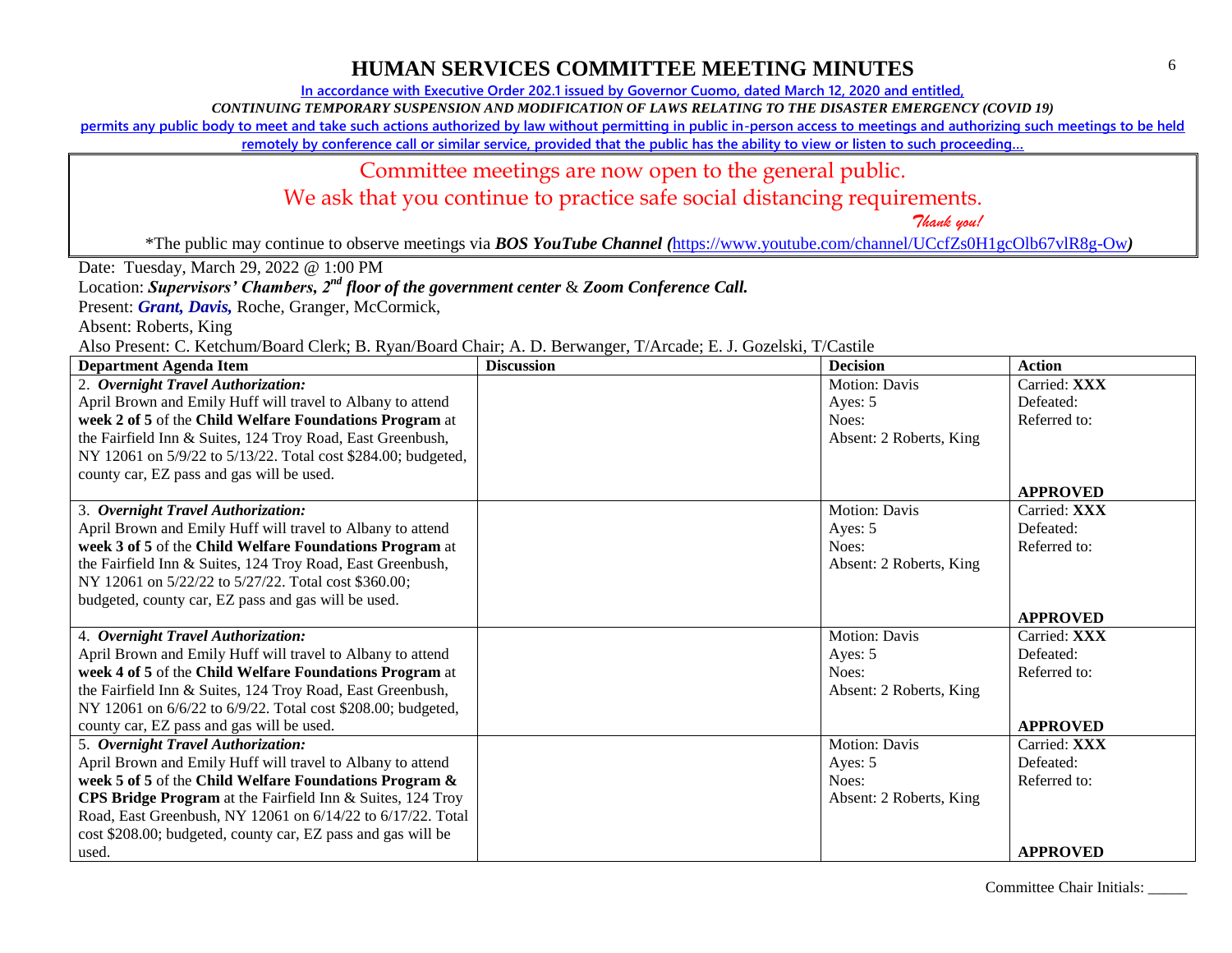**In accordance with Executive Order 202.1 issued by Governor Cuomo, dated March 12, 2020 and entitled,**

*CONTINUING TEMPORARY SUSPENSION AND MODIFICATION OF LAWS RELATING TO THE DISASTER EMERGENCY (COVID 19)*

**permits any public body to meet and take such actions authorized by law without permitting in public in-person access to meetings and authorizing such meetings to be held** 

**remotely by conference call or similar service, provided that the public has the ability to view or listen to such proceeding…**

## Committee meetings are now open to the general public.

We ask that you continue to practice safe social distancing requirements.

 *Thank you!*

\*The public may continue to observe meetings via *BOS YouTube Channel (*<https://www.youtube.com/channel/UCcfZs0H1gcOlb67vlR8g-Ow>*)*

Date: Tuesday, March 29, 2022 @ 1:00 PM

Location: *Supervisors' Chambers, 2nd floor of the government center* & *Zoom Conference Call.*

Present: **Grant, Davis**, Roche, Granger, McCormick,

Absent: Roberts, King

Also Present: C. Ketchum/Board Clerk; B. Ryan/Board Chair; A. D. Berwanger, T/Arcade; E. J. Gozelski, T/Castile

| <b>Department Agenda Item</b>                                                                                   | <b>Discussion</b>                                  | <b>Decision</b>         | <b>Action</b>      |
|-----------------------------------------------------------------------------------------------------------------|----------------------------------------------------|-------------------------|--------------------|
| <b>6. Position Fill:</b>                                                                                        |                                                    | Motion: Granger         | Carried: XXX       |
| <b>Department of Social Services</b>                                                                            |                                                    | Ayes: 5                 | Defeated:          |
| Fill one (1) position of <b>Account Clerk</b> (1.0 FTE) (position                                               |                                                    | Noes:                   | Referred to:       |
| code 170.002) on CSEA agreement at an hourly rate of \$17.53                                                    |                                                    | Absent: 2 Roberts, King |                    |
| - \$19.29/hr. to replace Veronica Forrester, who transferred.                                                   | These positions are both in the support collection |                         |                    |
| Position Available: April 6, 2022.                                                                              | unit.                                              |                         | <b>FINANCE</b>     |
| <b>7. Position Fill:</b>                                                                                        |                                                    | Motion: Granger         | Carried: XXX       |
| <b>Department of Social Services</b>                                                                            |                                                    | Ayes: 5                 | Defeated:          |
| Fill One (1) position of <b>Support Investigator</b> (1.0 FTE)                                                  |                                                    | Noes:                   | Referred to:       |
| (position 070.266) on CSEA agreement Grade 10 at an hourly                                                      |                                                    | Absent: 2 Roberts, King |                    |
| rate of \$19.89 - \$22.50 per hour to replace Amy VanSplunder,                                                  |                                                    |                         |                    |
| who resigned. Position Available: April 6, 2022.                                                                |                                                    |                         |                    |
|                                                                                                                 |                                                    |                         | <b>FINANCE</b>     |
| 8. Professional Service Contract (\$5,001 or greater):                                                          |                                                    | Motion: McCormick       | Carried: XXX       |
| Authorize Chairwoman to sign a contract, pursuant to General                                                    |                                                    | Ayes: 5                 | Defeated:          |
| Municipal Law § 104(b).                                                                                         |                                                    | Noes:                   | Referred to:       |
| Laboratory Corporation of America Holdings 1440 W.                                                              |                                                    | Absent: 2 Roberts, King |                    |
| Henrietta Road, Rochester, NY 14623 for the provision of                                                        |                                                    |                         |                    |
| DNA Testing to prove paternity for Child Support                                                                |                                                    |                         |                    |
| purposes in an amount not to exceed \$18,000.00.                                                                |                                                    |                         |                    |
| Effective 7/1/21 through 6/30/24.                                                                               |                                                    |                         |                    |
|                                                                                                                 |                                                    |                         | <b>*RESOLUTION</b> |
| 9. $FYI - Contract ( $3,000 and under):$                                                                        |                                                    | Motion:                 | Carried:           |
| Meeson Holdings, LLC, dba Rochester Cremation, 4044 W. Henrietta Road, Rochester, NY 14623 to<br>$\bullet$      |                                                    | Ayes:                   | Defeated:          |
| provide funeral payments for indigents. Effective $1/1/22$ through $12/31/22$ . This is an original new service |                                                    | Noes:                   | Referred to:       |
| contract with a variable amount depending on services provided; likely only one burial.                         |                                                    | Absent:                 |                    |
|                                                                                                                 |                                                    |                         |                    |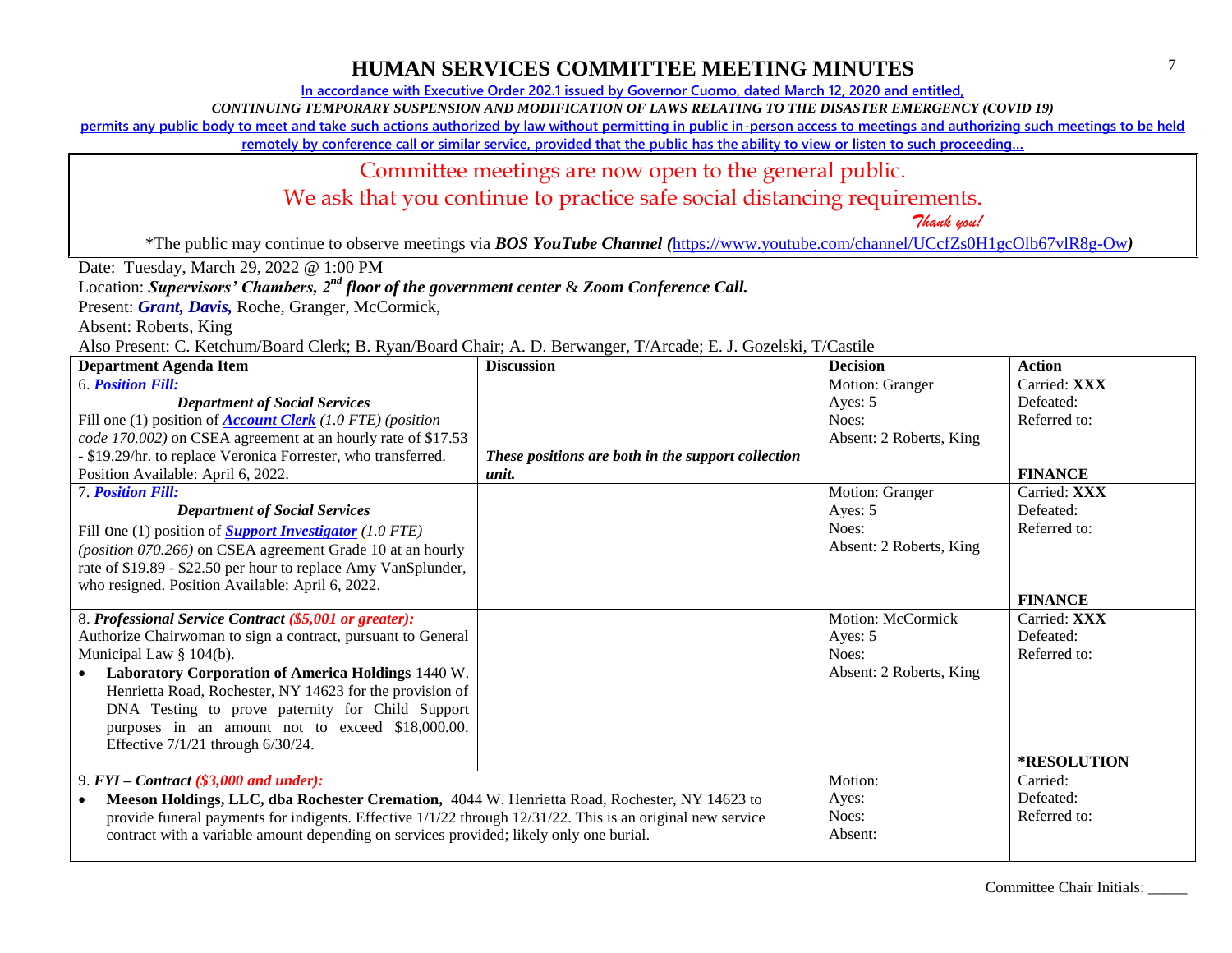**In accordance with Executive Order 202.1 issued by Governor Cuomo, dated March 12, 2020 and entitled,**

*CONTINUING TEMPORARY SUSPENSION AND MODIFICATION OF LAWS RELATING TO THE DISASTER EMERGENCY (COVID 19)*

**permits any public body to meet and take such actions authorized by law without permitting in public in-person access to meetings and authorizing such meetings to be held** 

**remotely by conference call or similar service, provided that the public has the ability to view or listen to such proceeding…**

#### Committee meetings are now open to the general public.

We ask that you continue to practice safe social distancing requirements.

 *Thank you!*

\*The public may continue to observe meetings via *BOS YouTube Channel (*<https://www.youtube.com/channel/UCcfZs0H1gcOlb67vlR8g-Ow>*)*

Date: Tuesday, March 29, 2022 @ 1:00 PM

Location: *Supervisors' Chambers, 2nd floor of the government center* & *Zoom Conference Call.*

Present: **Grant, Davis**, Roche, Granger, McCormick,

Absent: Roberts, King

Also Present: C. Ketchum/Board Clerk; B. Ryan/Board Chair; A. D. Berwanger, T/Arcade; E. J. Gozelski, T/Castile

| <b>Department Agenda Item</b>                                       | <b>Discussion</b>                                 | <b>Decision</b>         | <b>Action</b>      |
|---------------------------------------------------------------------|---------------------------------------------------|-------------------------|--------------------|
| 10. Appropriation:                                                  |                                                   | <b>Motion: Davis</b>    | Carried: XXX       |
| To: 016010.520401 Misc. Equipment<br>\$5,000.00                     |                                                   | Ayes: 5                 | Defeated:          |
| w/01601005.440890R Federal Aid Other<br>\$5,000.00                  |                                                   | Noes:                   | Referred to:       |
| <b>Reason:</b> To purchase Shed to hold Rock Salt for winter use in |                                                   | Absent: 2 Roberts, King |                    |
| parking lot and walkways with ARPA funding                          |                                                   |                         |                    |
|                                                                     |                                                   |                         | <b>FINANCE</b>     |
| 11. Disposition of Fixed Assets:                                    |                                                   | Motion: McCormick       | Carried: XXX       |
| Declare surplus and dispose of:                                     |                                                   | Ayes: 5                 | Defeated:          |
| 2011 Chevy Impala VIN #2G1WF5EK5B1212540,                           |                                                   | Noes:                   | Referred to:       |
| Property ID # 6010.10-33 (2529 AK5596). Original cost               |                                                   | Absent: 2 Roberts, King |                    |
| was \$16,971.56. Current mileage on the car is 96,283.              |                                                   |                         |                    |
| Car will be sent to Auction in March 2022.                          |                                                   |                         |                    |
|                                                                     |                                                   |                         | <b>APPROVED</b>    |
| 12. Grant Application:                                              | Community Action will be the subrecipient of this | <b>Motion: Davis</b>    | Carried: XXX       |
| Authorize Chairwoman to sign a grant application with the           | grant.                                            | Ayes: 5                 | Defeated:          |
| NYS Office of Temporary and Disability Assistance (NYS              |                                                   | Noes:                   | Referred to:       |
| OTDA), for the provision of obtaining funding from the NYS          |                                                   | Absent: 2 Roberts, King |                    |
| Rental Supplement Program (RSP) for providing rental                |                                                   |                         |                    |
| supplements to individuals and families who are experiencing        |                                                   |                         |                    |
| homelessness or are facing an imminent loss of housing. In a        |                                                   |                         |                    |
| minimum amount of \$100,000.00; effective 4/1/22 through            |                                                   |                         |                    |
| 3/31/23 (dates not finite until approval, used anticipated dates)   |                                                   |                         | <b>APPROVED</b>    |
| 13. Proclamation:                                                   |                                                   | Motion: Granger         | Carried: XXX       |
| <b>April is Child Abuse / Neglect Prevention Month.</b>             |                                                   | Ayes: 5                 | Defeated:          |
|                                                                     |                                                   | Noes:                   | Referred to:       |
|                                                                     |                                                   | Absent: 2 Roberts, King |                    |
|                                                                     |                                                   |                         | <b>*RESOLUTION</b> |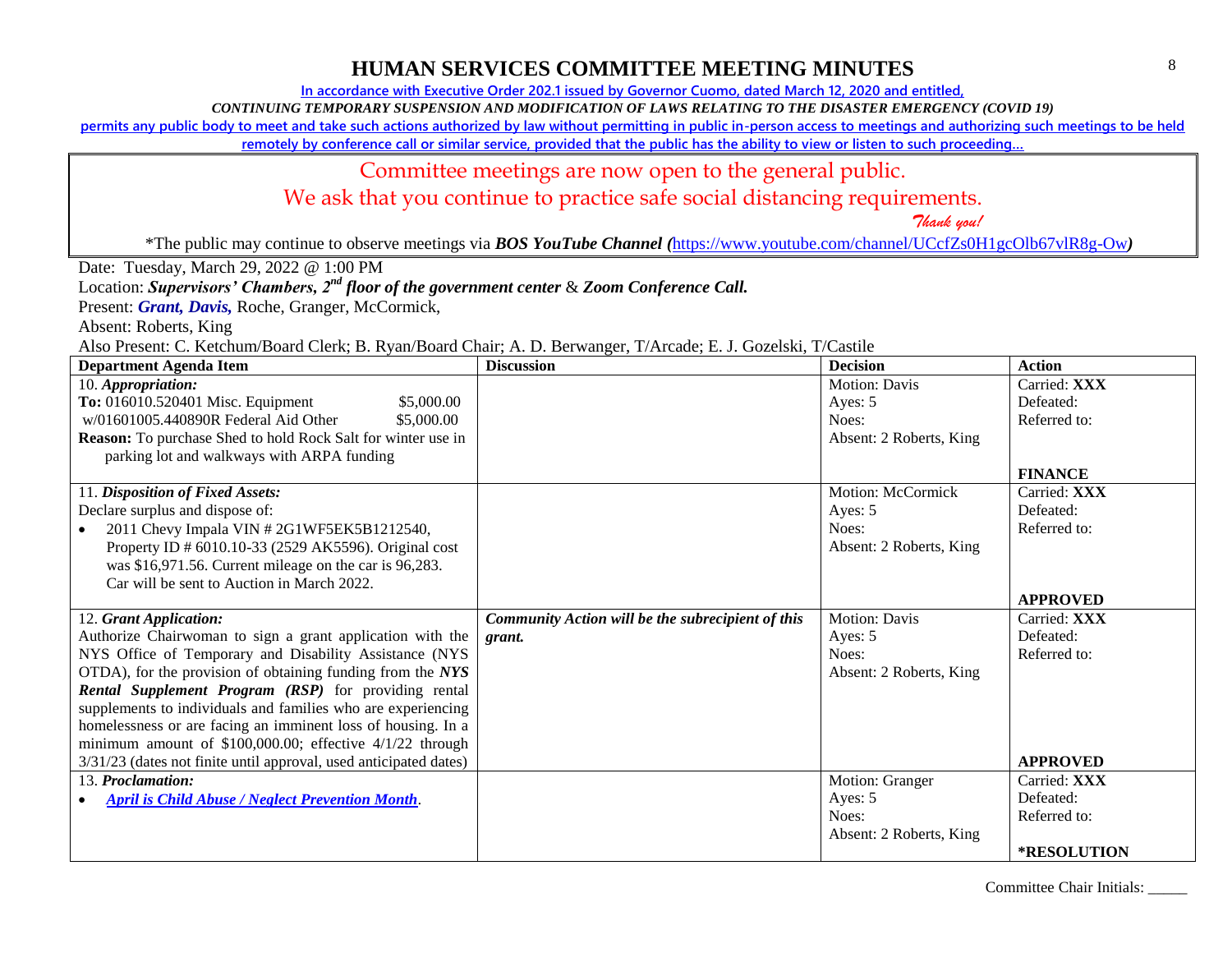**In accordance with Executive Order 202.1 issued by Governor Cuomo, dated March 12, 2020 and entitled,**

*CONTINUING TEMPORARY SUSPENSION AND MODIFICATION OF LAWS RELATING TO THE DISASTER EMERGENCY (COVID 19)*

**permits any public body to meet and take such actions authorized by law without permitting in public in-person access to meetings and authorizing such meetings to be held** 

**remotely by conference call or similar service, provided that the public has the ability to view or listen to such proceeding…**

#### Committee meetings are now open to the general public.

We ask that you continue to practice safe social distancing requirements.

 *Thank you!*

\*The public may continue to observe meetings via *BOS YouTube Channel (*<https://www.youtube.com/channel/UCcfZs0H1gcOlb67vlR8g-Ow>*)*

Date: Tuesday, March 29, 2022 @ 1:00 PM

Location: *Supervisors' Chambers, 2nd floor of the government center* & *Zoom Conference Call.*

Present: **Grant, Davis**, Roche, Granger, McCormick,

Absent: Roberts, King

Also Present: C. Ketchum/Board Clerk; B. Ryan/Board Chair; A. D. Berwanger, T/Arcade; E. J. Gozelski, T/Castile

| <b>Department Agenda Item</b>                            | <b>Discussion</b>                             | <b>Decision</b>         | <b>Action</b> |
|----------------------------------------------------------|-----------------------------------------------|-------------------------|---------------|
| 14. Monthly Report:                                      | Reviewed on your own. Commissioner Barber     | Motion:                 | Carried:      |
|                                                          | provided an over view of the Child Protective | Ayes:                   | Defeated:     |
|                                                          | <b>Services Program.</b>                      | Noes:                   | Referred to:  |
|                                                          |                                               | Absent:                 |               |
|                                                          |                                               |                         |               |
| <b>Committee Chair's Agenda</b>                          |                                               |                         |               |
| 1. Winter NYSAC Conf. Resolution:                        |                                               | Motion: Granger         | Carried: XXX  |
| Resolution Urging the Governor and State Legislature to  |                                               | Ayes: 5                 | Defeated:     |
| Adjust the Early Intervention Rate Structure to Improve  |                                               | Noes:                   | Referred to:  |
| Access to Services for Children Who Speak a Language     |                                               | Absent: 2 Roberts, King |               |
| other than English                                       |                                               |                         | *RESOLUTION   |
| 2. Winter NYSAC Conf. Resolution:                        |                                               | Motion: Granger         | Carried: XXX  |
| Resolution Calling on the Governor to Complete           |                                               | Ayes: 5                 | Defeated:     |
| Affordable Care Act Enhanced Federal Medical             |                                               | Noes:                   | Referred to:  |
| Assistance Percentage Reconciliations that are Years     |                                               | Absent: 2 Roberts, King |               |
| Overdue and Provide a Full Accounting of Funds Owed to   |                                               |                         |               |
| Counties and New York City and A Schedule of Release of  |                                               |                         |               |
| <i>These Federal Funds</i>                               |                                               |                         | *RESOLUTION   |
| 3. Winter NYSAC Conf. Resolution:                        |                                               | Motion: Granger         | Carried: XXX  |
| Resolution Urging the Governor and State Legislature to  |                                               | Ayes: 5                 | Defeated:     |
| Gradually Eliminate the County Fiscal Responsibility for |                                               | Noes:                   | Referred to:  |
| Preschool Special Education and Summer School Special    |                                               | Absent: 2 Roberts, King |               |
| <b>Education Programs</b>                                |                                               |                         | *RESOLUTION   |
| 4. Winter NYSAC Conf. Resolution:                        |                                               | Motion: Granger         | Carried: XXX  |
| Resolution in Support of Efforts to Expand Veterans      |                                               | Ayes: 5                 | Defeated:     |
| Services and Increase the Coordination and Information   |                                               | Noes:                   | Referred to:  |
| Between the Federal, State, and Local Veterans Agencies  |                                               | Absent: 2 Roberts, King | *RESOLUTION   |